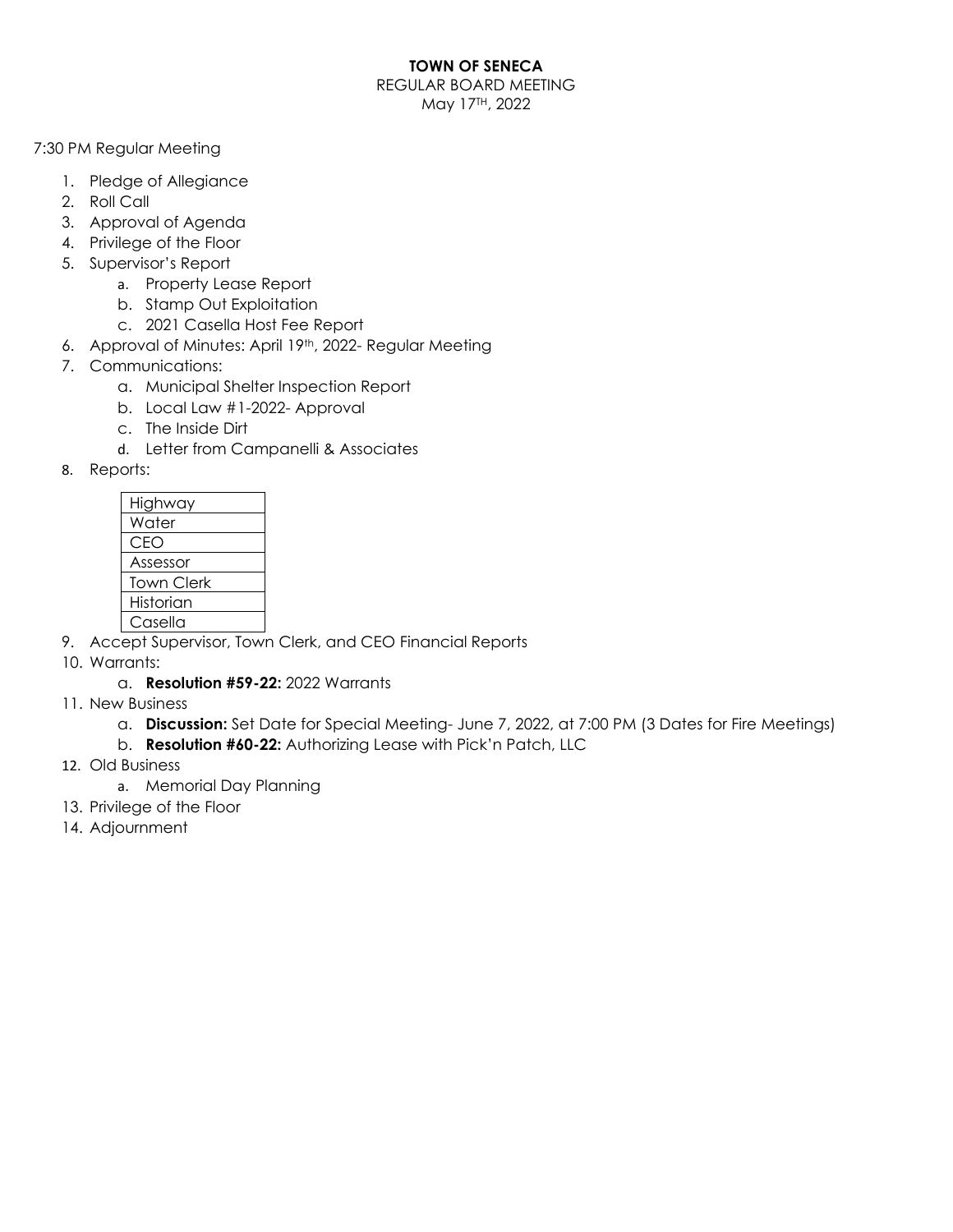# **Resolution # 59-22**

## Authorization to Pay the 2022 Audited Vouchers

| <b>Claim Category</b>       | <b>Claim Numbers</b> | <b>Claim Amount</b> |
|-----------------------------|----------------------|---------------------|
| <b>GENERAL</b>              |                      |                     |
| <b>HIGHWAY</b>              |                      |                     |
| <b>WATER</b>                |                      |                     |
| <b>SEWER</b>                |                      |                     |
| <b>HALL</b>                 |                      |                     |
| <b>STANLEY</b>              |                      |                     |
| SENECA CASTLE               |                      |                     |
| <b>TRUST &amp; AGENCY</b>   |                      |                     |
| <b>WATER CAPITAL SYSTEM</b> |                      |                     |

|  | Ayes   Nays   Abst.   Absent   Motion   Second |  |
|--|------------------------------------------------|--|
|  |                                                |  |